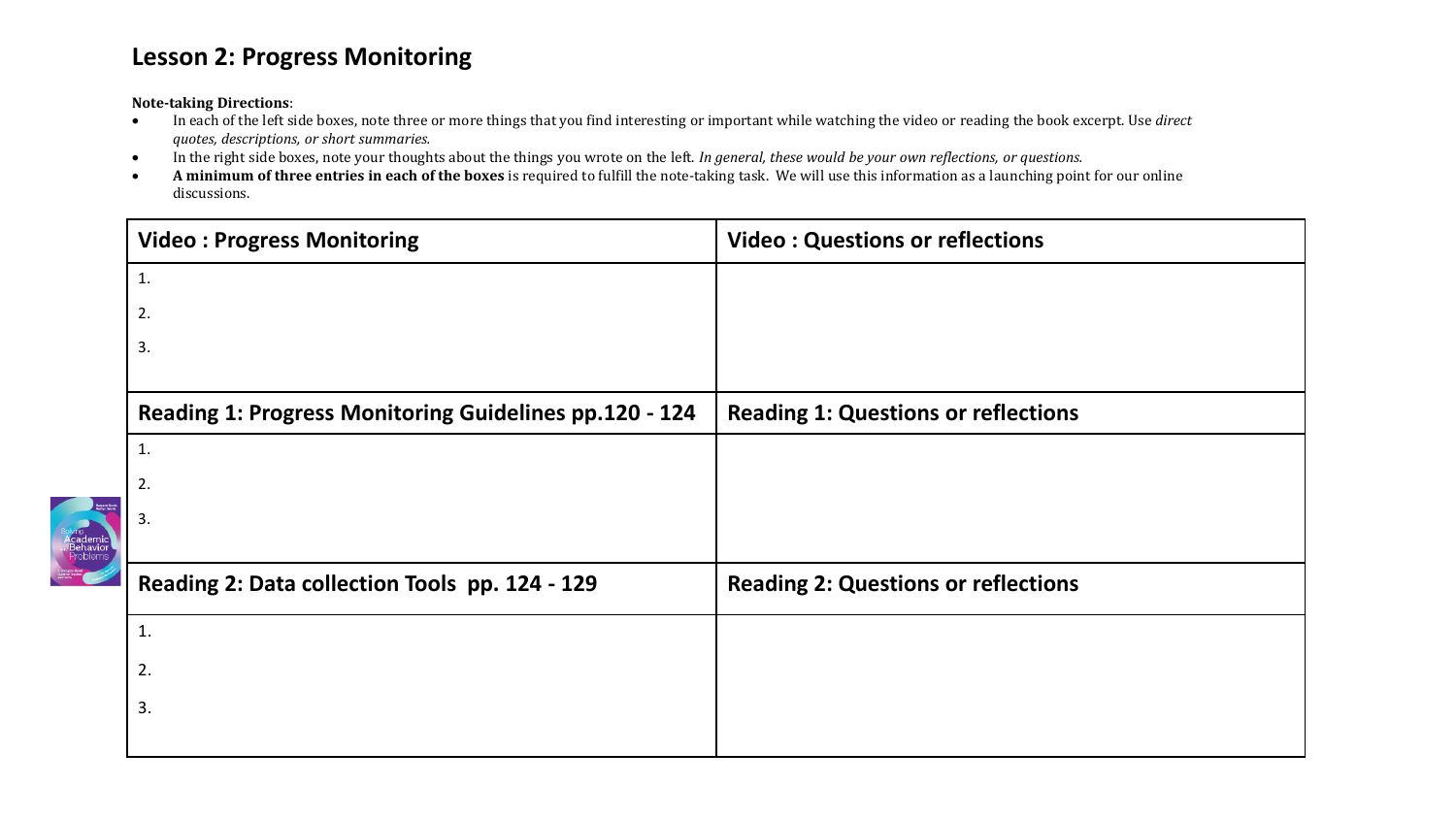## **Lesson 2: Progress Monitoring**



**Directions**: In each row, highlight or underline the phrases or sentences that best describe where you see yourself or your team right now. In the blank column on the right, write strategies and concepts you want to use from this module to change or fine-tune what you do.

| <b>RTI/MTSS Best Practice</b>                                                                                                                                                                      | <b>Somewhat Effective</b>                                                                                                                                                     | <b>Least Effective</b>                                                                                                                                                                                  | My Plan For Improvement |
|----------------------------------------------------------------------------------------------------------------------------------------------------------------------------------------------------|-------------------------------------------------------------------------------------------------------------------------------------------------------------------------------|---------------------------------------------------------------------------------------------------------------------------------------------------------------------------------------------------------|-------------------------|
| I select progress monitoring tools<br>that are quick, repeatable and easy<br>to administer. They are embedded so<br>they take as little time away from<br>instruction as possible.                 | Pre-assessments, observations and<br>paper-pencil tests are used to collect<br>data but often take a lot of class time<br>and are not always repeated to check<br>for growth. | Paper-pencil tests are my<br>main assessment tools.                                                                                                                                                     |                         |
| I use data to revise and adjust<br>instruction, skill groupings and<br>assignments to accommodate<br>relearning and enrichment.                                                                    | I measure the effectiveness of the<br>learning plan but sometimes forget to<br>revise teaching or grouping plans<br>based on this data.                                       | I use assessment data to<br>grade students.                                                                                                                                                             |                         |
| Students are taught to reflect on<br>their learning and view mistakes as<br>growth opportunities. Students know<br>which strategies worked and which<br>need to be changed.                        | Students reflect on work with the<br>teacher and sometimes correct<br>mistakes, but do not make specific<br>plans for improvement.                                            | Mistakes are seen by the<br>teacher and students as<br>failures. It's up to the<br>student to try harder.                                                                                               |                         |
| Students are given kind, specific and<br>helpful feedback about both<br>strengths and weaknesses. They use<br>the data to talk to teachers about<br>academic and behavior goals and<br>activities. | give clear and specific feedback on<br>what needs to improve and provide<br>students an opportunity to correct<br>their own mistakes.                                         | My feedback to students is<br>grades. Once an assessment<br>is turned in it is graded and<br>recorded. There are no<br>retakes. That would be unfair<br>to the students who did well<br>the first time. |                         |